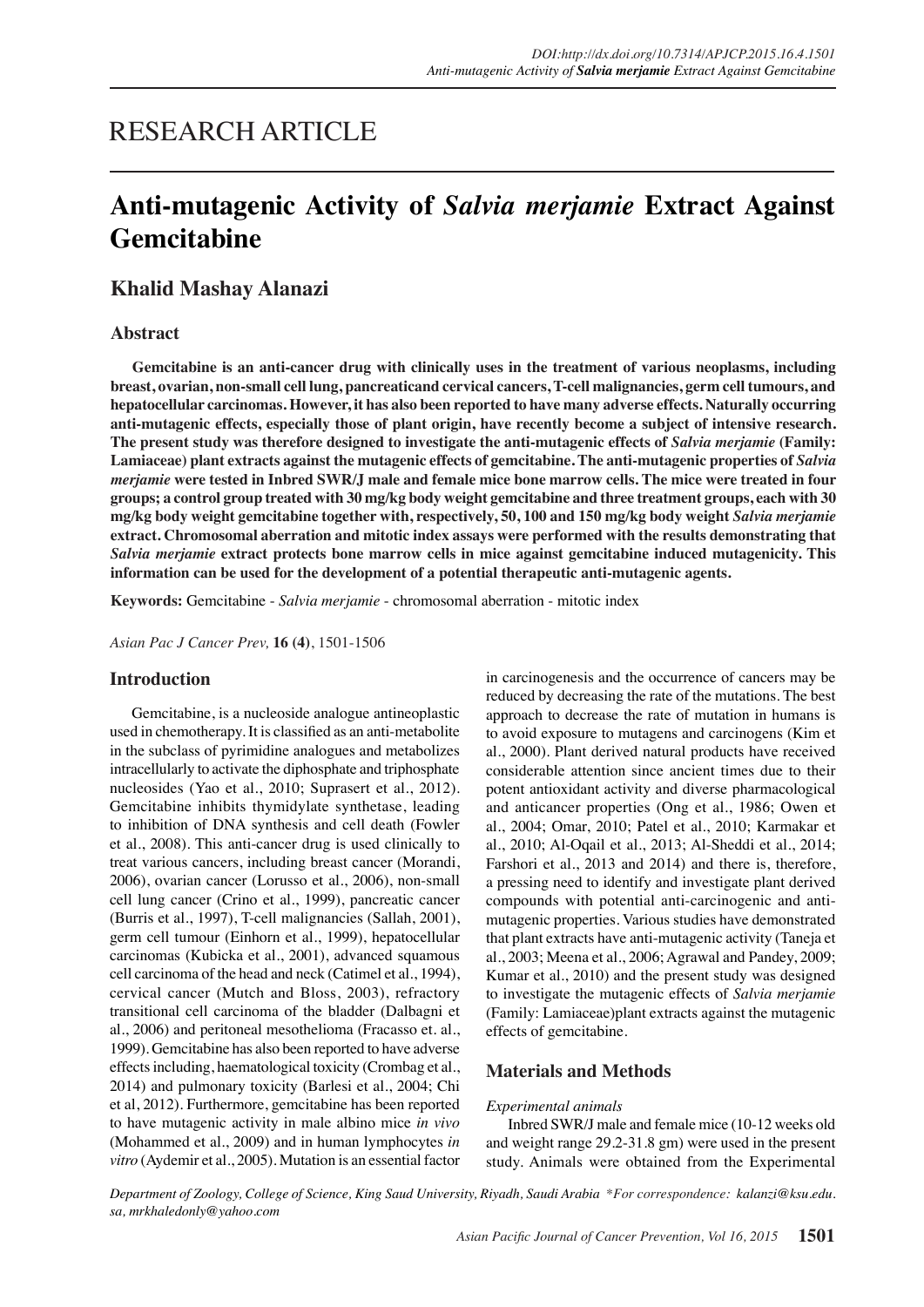#### *Khalid Mashay Alanazi*

Animal Care Center, King Saud University, Riyadh and were maintained in an environmentally controlled room at a temperature of  $22\pm1\degree C$ , a relative humidity of  $45\pm5$  on a 10/14h light/dark cycle with standard food pellets and drinking water *ad libitum*. All experiments on animals were carried out according to the Guidelines of the Animal Care and Use Committee, King Saud University, Kingdom of Saudi Arabia.

#### *Gemcitabine preparation*

One gram of gemcitabine powder (BDH chemical) was dissolved in 100 ml of sterile normal saline, and then 30mg/kg body weight was applied.

#### *Plant material*

The flowering twig of *Salvia merjamie* growing wildly in nature was collected along with voucher specimens from Medina regions of Saudi Arabia. The plants were identified through consultation of the flora of Saudi Arabia (Chaudhary, 2001), and a specimen was submitted to the Herbarium of King Saud University in Riyadh, Saudi Arabia. The collected plant materials were rinsed thoroughly with tap water to remove extraneous contaminants and were then cut into small pieces, ovendried at 50°C until the dry weight stabilized, and ground into a powder with an electric grinder. A crude extract was prepared by macerating the powdered plant materials (1000 g) in 95% ethanol at room temperature for 1 week. Extracts were filtered and concentrated using a rotary evaporator at low temperature and pressure. The crude extracts were prepared in normal saline and were applied orally.

#### *Experimental design*

*Group I)*: Gemcitabine (30 mg/kg body weight); *Group II)*: Gemcitabine (30 mg/kg body weight) + *Salvia merjamie* extract (50 mg/kg body weight); *Group III)*: Gemcitabine (30 mg/kg body weight) + *Salvia merjamie* extract (100 mg/kg body weight); *Group IV)*: Gemcitabine (30 mg/kg body weight) + *Salvia merjamie* extract (150 mg/kg body weight).

For each treatment group, mice were sacrificed after 24, 48 and 72h for analysis while anesthetized.

#### *Chromosomal aberration test*

Chromosome Preparations: Chromosomal preparations were performed following the methods of Preston et al. (1987) and Al-Hawary and Al-Saleh, 1989.

Slide preparations: A minimum of ten slides were prepared and distinctly identifiable metaphases were selected from each mouse. Each selected metaphase was examined using the 100xoil immersion objective of a Zeiss microscope in order to detect possible chromosomal aberrations. Prior to scoring the drug's effect on the chromosomes, the slides were covered and coded. The chromosomal aberrations scanned were: chromatid gaps (G), chromatid breaks (B), fragments (F), ring chromosomes (R), deletions (D), centromeric attenuation (CA), centric fusion (CF), pulverized chromosomes (PC), and End to End association (EE). According to the criterion of Matsuoka et al. (1979), a complete

**1502** *Asian Pacific Journal of Cancer Prevention, Vol 16, 2015*

discontinuity narrower than the width of a chromatid was considered to be a gap. Photomicrographs of selected metaphases were taken under bright illumination usingthe 100xoil immersion objective and a 10xeyepiece.

#### *Mitotic index*

The mitotic index (MI) was determined using the protocol of Shubber and Juma (1999), scoring at least 1000 cells from each animal, and the MI was then calculated through the ratio of mitotic cells to interphase in 1000 cells.

Mitotic index (MI %)=Number of dividing cells / total No. of cells scored X 100

#### *Statistical analysis*

The results expressed as mean±SE were statistically analysed using a SAS computer program and a student-t test (Sokal and Rohlf, 1981).

#### **Results**

*Effects of Salvia merjamie extracts on chromosomal aberrations in mice bone marrow cells induced by gemcitabine* 

The results of the frequencies of chromosomal aberrations induced by gemcitabine and the preventive effects of *Salvia merjamie* extract are summarized in Tables 1-3 and Figure 1. A statistically significant doseand time-dependent effect of *Salvia merjamie* extract on chromosomal aberration was observed. As shown in Table 1, while gemcitabine increased the number of chromosomal aberrations, in comparison, the mice treated with *Salvia merjamie* at 100 and 150 mg/kg body weight for 24h exhibited a significantly decreased number of abnormal cells. The effect of *Salvia merjamie* extract was found to become more marked as the length of exposure increased. As shown in Table-2 and 3, however, a significant effect was observed even at the lowest dose, i.e. 50 mg/kg body weight of *Salvia merjamie* extract.



**Figure 1. Representative Images of Mice Bone Marrow Cells Showing Metaphase Stages in** *Salvia merjamie*  **and Gemcitabine-treated Mice after 24h. (1)** Normal metaphase stage; **(2)** Metaphase breakage; **(3)** Centromeric attenuations in salvia and gemcitabine treated animals after 24h; **(4)** Centric Fusion In metaphase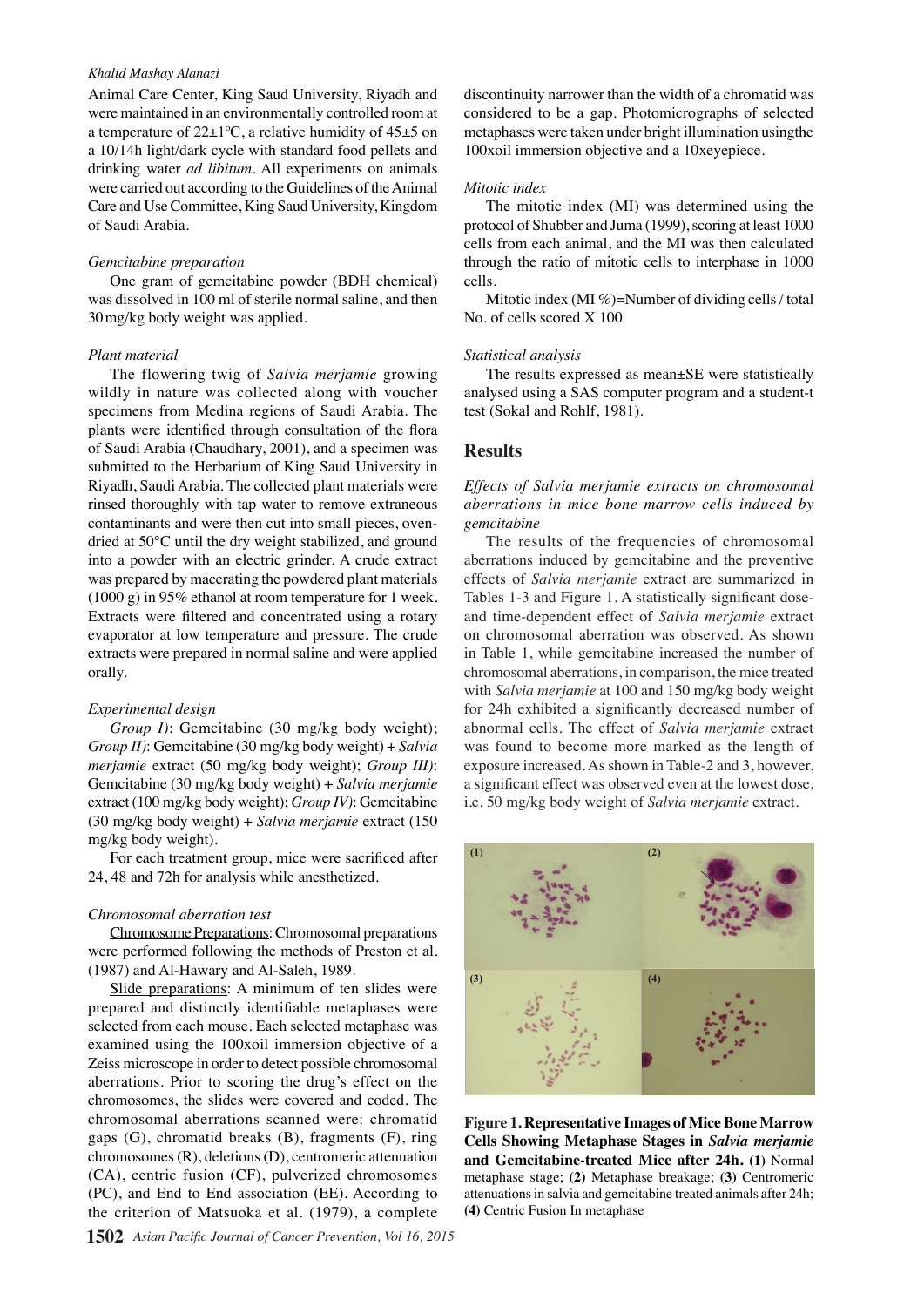| Numerical chromosomal<br>Dose<br>aberrations |                           |                 |                                                 |                                         |    |               | No. and types of structural<br>chromosomal aberrations |    |   |    |          |           |          |          |    |      |    | Total numerical<br>chromosomal<br>aberrations |  |  |  |  |
|----------------------------------------------|---------------------------|-----------------|-------------------------------------------------|-----------------------------------------|----|---------------|--------------------------------------------------------|----|---|----|----------|-----------|----------|----------|----|------|----|-----------------------------------------------|--|--|--|--|
| (mg/kg)                                      | No. of<br>animals<br>used | No. of<br>cells | No.of cells<br>with one<br>examined aberrations | No.of cells<br>with more<br>aberrations | No | Total<br>$\%$ | G                                                      | B  | F | Ð  | CA.      | <b>CF</b> | PC.      | EE       | No | $\%$ | N  | With G Without G<br>$\%$                      |  |  |  |  |
| G 30                                         | 6                         | 600             | 57                                              | 11                                      | 68 | 11.39         |                                                        | 13 |   | 6  | 10       | -7        | 8        | 4        | 68 |      |    | 11.35999.800.0                                |  |  |  |  |
| $G+V$ 50                                     | 6                         | 600             | 60                                              | 6                                       | 66 | 11            | 6                                                      | 10 | 6 | 10 | 9        | 9         | 8        | 8        | 66 |      |    | 60 10                                         |  |  |  |  |
| $G+V$ 100                                    | 6                         | 600             | 39                                              | 3                                       | 42 |               | 4                                                      | 17 | 5 | 9  | $\Omega$ | 6         | $\Omega$ |          | 42 |      |    | 38 63 <sup>**</sup>                           |  |  |  |  |
| $G+V$ 150                                    | 6                         | 600             | 22                                              |                                         | 23 | 3.8           | $\theta$                                               | 13 | 2 | 4  | $\Omega$ |           | 3        | $\Omega$ | 23 | 3.8  | 23 | $33**$                                        |  |  |  |  |

**Table 1. Antimutagenic Effects of** *Salvia merjamie* **Extract Against the Gemcitabine Altered Chromosomal Aberrations in SWR/J mice after 24h injection**

*\*G=Gap; B=Breek; F=Fragment; D=Deletion; CA=Centromeric Attenuation; CF=Centric Fusion; PC=Pulverized Chromosomes; EE=End to*  75.0 75.0 *End association*

#### 50.0 50.0 **Table 2. Antimutagenic Effects of** *Salvia merjamie* **Extract Against the Gemcitabine Altered Chromosomal Aberrations in SWR/J mice after 48h injection**

| Numerical chromosomal<br>Dose<br>aberrations |         |       |                                                   | No. and types of structural<br>chromosomal aberrations |       |      |                          |   |               |               |               |     |               | Total numerical<br>chromosomal<br>aberrations |    |        |    |                     |   |
|----------------------------------------------|---------|-------|---------------------------------------------------|--------------------------------------------------------|-------|------|--------------------------|---|---------------|---------------|---------------|-----|---------------|-----------------------------------------------|----|--------|----|---------------------|---|
| (mg/kg)                                      | animals | cells | with one<br>used examined aberrations aberrations | No. of No. of No. of cells No. of cells<br>with more   | Total |      | G                        | B | F             | D             | $\Gamma$ A    | CF. | PC.           | EE                                            |    | With G |    | Without G           | 0 |
|                                              |         |       |                                                   |                                                        | No    | $\%$ |                          |   |               |               |               |     |               |                                               | No | $\%$   | N  | $\%$                |   |
| G 30                                         | 6       | 600   | 50                                                | 4                                                      | 54    | 9    | 4                        |   | 9             | 6             |               | 9   | 4             | 4                                             | 54 | 9      | 50 | $8.33$ <b>100.0</b> |   |
| $G+V$ 50                                     | 6       | 600   | 35                                                |                                                        | 36    | 6    |                          | 6 | $\mathcal{L}$ | 5             | 3             | 4   | -6            | 4                                             | 36 | 6      | 31 | $5.17**$            |   |
| $G+V$ 100                                    | 6       | 600   | 24                                                |                                                        | 27    | 4.5  | $\overline{\phantom{1}}$ | 6 | 4             | $\mathcal{D}$ |               | 5   | $\mathcal{R}$ |                                               | 27 | 4.5    | 22 | $3.67**$            |   |
| $G+V$ 150                                    | 6       | 600   | 22                                                | ∍                                                      | 24    |      |                          |   | 4             | 3             | $\mathcal{D}$ | 4   | $\Omega$      |                                               | 24 |        | 19 | $3.17**$            |   |

*\*G=Gap; B=Breek; F=Fragment; D=Deletion; CA=Centromeric Attenuation; CF=Centric Fusion; PC=Pulverized Chromosomes; EE=End to*  75.0 75.0 *End association*

## Table 3. Antimutagenic Effects of *Salvia merjamie* Extract Against the Gemcitabine Altered Chromosomal 50.0<br>Above tions in SWD/Luries ofter 72b injection **Aberrations in SWR/J mice after 72h injection**

| Dose                   |                           | Numerical chromosomal<br>aberrations |                                              |                                      | No. and types of structural<br>chromosomal aberrations |            |          |               |   |               |    |               |                      |    | Total numerical<br>chromosomal<br>aberrations |                |          |                    |       |
|------------------------|---------------------------|--------------------------------------|----------------------------------------------|--------------------------------------|--------------------------------------------------------|------------|----------|---------------|---|---------------|----|---------------|----------------------|----|-----------------------------------------------|----------------|----------|--------------------|-------|
| (mg/kg)                | No. of<br>animals<br>used | No. of<br>cells                      | with one<br>examined aberrations aberrations | No.of cells No.of cells<br>with more | Total<br>No                                            | $\%$       | G        | B             | F | Ð             | CA | CF.           | PC.                  | EE | No                                            | With G<br>$\%$ | N        | Without G<br>$\%$  | 0     |
| G 30<br>$G+V$ 50       | 6<br>6                    | 600<br>600                           | 26<br>20                                     | $\Omega$<br>◠                        | 26<br>22                                               | 4.3<br>3.6 | $\Delta$ | h<br>$\Delta$ | 2 | $\sigma$<br>4 |    | 3<br>4        | $\Omega$             | 3  | 26<br>22                                      | 4.3<br>3.6     | 24<br>18 | 4                  | 100.0 |
| $G+V$ 100<br>$G+V$ 150 | 6<br>6                    | 600<br>600                           | 16<br>19                                     | $\Omega$                             | 17<br>19                                               | 2.8<br>39  | 4        | 16            | 6 | ↑             | 8  | 5<br>$\Delta$ | $\Omega$<br>$\Omega$ | 4  | 17<br>19                                      | 2.8<br>39      | 13<br>17 | $2.2**$<br>$2.8**$ |       |

*\*G=Gap; B=Breek; F=Fragment; D=Deletion; CA=Centromeric Attenuation; CF=Centric Fusion; PC=Pulverized Chromosomes; EE=End to*  75.0 75.0 *End association*

*Effects of Salvia merjamie extracts on changes in the mitotic index in mice bone marrow cells induced by gemcitabine* 

The effect of different concentrations of *Salvia merjamie* extract and gemcitabine on mice bone marrow mitotic index frequencies are shown in Tables 4-6. Compared to mice treated with gemcitabine alone, those treated with a combination of *Salvia merjamie* extract and gemcitabine showed a statistically significant increase in bone marrow mitotic indices. There was a significant (p>0.01) difference in the mitotic indices between all the studied groups. The mice treated with gemcitabine alone

showed a mitotic index of  $2.2\%$  at 24h, whereas the mitotic 50.0 index of mice treated with *Salvia merjamie* extract at100 and 150 mg/kg increased to 3.6% and 4.1%, respectively. Similarly, mice treated with 100 and 150 mg/kg of *Salvia* 25.0 *merjamie* extract had mitotic indices of3.5% and 3.7%, respectively, at 48h and 3.6% and 3.8%, respectively, at 72h, whereas those treated with gemcitabine alone had mitotic indices of 2.2% and 3.2% at 48h and 72h. There was no significant effect on the mitotic index of those mice treated 50 mg/kg of Salvia extract at any of the time intervals, however. 0 0

**46.8 56.3 46.8 56.3**

**38.0 31.3**

**38.0 31.3**

**20.3 6.3 10.1**

**20.3 6.3 10.1**

**20.3 6.3 10.1**

**20.3 6.3 10.1**

 $\overline{\mathbf{S}}$ .  $\overline{\mathbf{S}}$ **New Action diagnosed with the contraction of the contraction of the contraction of the contraction of the contraction of the contraction of the contraction of the contraction of the contraction of the contraction of the c** 

**38.0 31.3**

**38.0 31.3**

**20.3 6.3 10.1**

**20.3 6.3 10.1**

Newly diagnosed without treatment

Newly diagnosed without treatment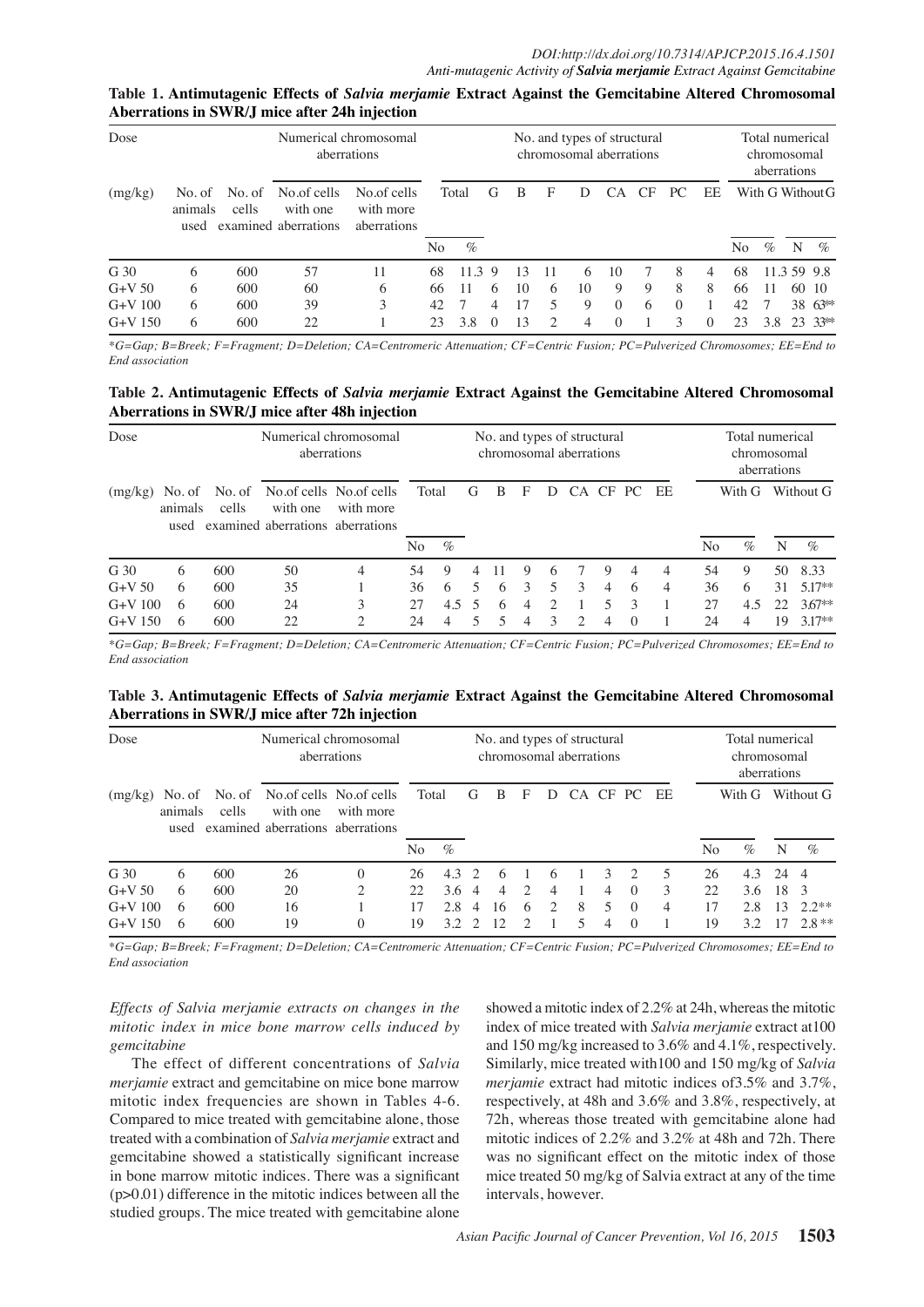#### *Khalid Mashay Alanazi*

**Table 4. Effects of** *Salvia merjamie* **Extract on Mitotic Index of Bone Marrow Cells of SWR/J Mice After 24h of Injection**

| Dose<br>(mg/kg)                  | animals<br>used | No. of No. of cells No. of<br>examined | dividing<br>cells | Mitotic<br>index<br>$(\%)$ |
|----------------------------------|-----------------|----------------------------------------|-------------------|----------------------------|
| <b>GEMCITABINE</b>               | 6               | 6000                                   | 130               | 2.2                        |
| $30 \frac{\text{mg}}{\text{kg}}$ |                 |                                        |                   |                            |
| <b>GEMCITABINE</b>               | 6               | 6000                                   | 133               | 2.2.                       |
| $+$ Salvia 50 mg/kg              |                 |                                        |                   |                            |
| <b>GEMCITABINE</b>               | 6               | 6000                                   | 216               | $3.6**$                    |
| $+$ Salvia 100 mg/kg             |                 |                                        |                   |                            |
| <b>GEMCITABINE</b>               | 6               | 6000                                   | 244               | $4.1**$                    |
| $+$ Salvia 150 mg/kg             |                 |                                        |                   |                            |

\*\*Differences are statistically significant from the control group at p<0.01

**Table 5. Effects of** *Salvia merjamie* **Extract on Mitotic Index of Bone Marrow Cells of SWR/J Mice After 48h of Injection**

| Dose<br>(mg/kg)                  | animals<br>used | No. of No. of cells No. of<br>examined dividing | cells | Mitotic<br>index<br>$(\%)$ |
|----------------------------------|-----------------|-------------------------------------------------|-------|----------------------------|
| <b>GEMCITABINE</b>               | 6               | 6000                                            | 142   | 2.4                        |
| $30 \frac{\text{mg}}{\text{kg}}$ |                 |                                                 |       |                            |
| <b>GEMCITABINE</b>               | 6               | 6000                                            | 137   | 2.3                        |
| +Salvia 50 mg/kg                 |                 |                                                 |       |                            |
| <b>GEMCITABINE</b>               | 6               | 6000                                            | 208   | $3.5**$                    |
| +Salvia 100 mg/kg                |                 |                                                 |       |                            |
| <b>GEMCITABINE</b>               | 6               | 6000                                            | 221   | $37**$                     |
| +Salvia 150 mg/kg                |                 |                                                 |       |                            |

\*\*Differences are statistically significant from the control group at p<0.01

**Table 6. Effects of** *Salvia merjamie* **Extract on Mitotic Index of Bone Marrow Cells of SWR/J Mice After 72h of Injection**

| Dose<br>(mg/kg)      | animals<br>used | No. of No. of cells No. of<br>examined | dividing<br>cells | Mitotic<br>index<br>$(\%)$ |
|----------------------|-----------------|----------------------------------------|-------------------|----------------------------|
| <b>GEMCITABINE</b>   | 6               | 6000                                   | 192               | 3.2                        |
| $30 \text{ mg/kg}$   |                 |                                        |                   |                            |
| <b>GEMCITABINE</b>   | 6               | 6000                                   | 190               | 3.2                        |
| $+$ Salvia 50 mg/kg  |                 |                                        |                   |                            |
| <b>GEMCITABINE</b>   | 6               | 6000                                   | 218               | $3.6**$                    |
| $+$ Salvia 100 mg/kg |                 |                                        |                   |                            |
| <b>GEMCITABINE</b>   | 6               | 6000                                   | 229               | $3.8**$                    |
| $+$ Salvia 150 mg/kg |                 |                                        |                   |                            |

\*\*Differences are statistically significant from the control group at p<0.01

## **Discussion**

Salvia herbs belong to the Labiatae family of plants, which includes nearly 900 species spread throughout the world (Mozafarian, 1996). Plants that belong to this family are well known for their pharmacological and other bioactivities, and have often been used in traditional medicine (Xu, 1990). Hohmann et al. (1999) and Zupko et al. (2001) reported the antioxidant activities of many species of Salvia and their active constituents in enzyme-dependent and enzyme-independent systems. Phytochemical analyses of Salvia species show the

presence of many compounds, mainly belonging to the phenolic acids, phenolic glycosides, flavonoids, anthocyanins, coumarins, polysaccharides, sterols, terpenoids and essential oils (Ghannadi et al., 1999; Lu and Foo, 2002). Several species of Salvia have been used to treat microbial infections, cancer, malaria, inflammation, loss of memory, as well as to disinfect homes after sickness (Kamatou et al., 2008). The present investigation aimed to assess the anti-mutagenic activity of *Salvia merjamie* extracts against the mutagenic effects of gemcitabine in bone marrow cells. Chromosomal aberrations and a decline in the mitotic index are the most sensitive indicators of bone marrow damage (Giri et al., 1988; Natarajan et al., 1993; Smalinskiene et al., 2005) and, therefore, the experiment was designed to observe whether the toxic effects induced by gemcitabine, as revealed by chromosomal aberrations and the mitotic index, were neutralized by the administration of *Salvia merjamie* extracts. Such anti-mutagenic and immunomodulatory activities of *Salvia merjamie* in respect to the mutagenicity induced by gemcitabine have not yet been evaluated.

As this study has shown, gemcitabine causes disturbed homeostasis and the induction of biological stress, which is manifested by a sharp decline in the mitotic index and an elevation of chromosomal aberrations. Our results are similar to those of other studies into gemcitabine. Salem et al. (2012), for example, have shown the cytotoxic effects of gemcitabine, while Aydemir and Bilaloglu (2003) and Aydemir et al. (2005) have used the structural chromosomal aberration assay and micronucleus test system and Fowler et al. (2009) have used DNA polymerization to show its genotoxic potential. In this study, however, experimental animals treated with a single dose of gemcitabine (30 mg/ kg/day) but subsequently treated with *Salvia merjamie* for 24-72h showed a significant reduction in the mitotic index, indicating that *Salvia merjamie* is effective in reducing the mitotic index. The mice treated with gemcitabine and *Salvia merjamie* also showed a significant decrease in the number of chromosomal aberrations. The mitotic index of mice treated with *Salvia merjamie* extract in fact recovered to the point that it was equivalent to the mitotic index of the control group, and chromosomal damage was also significantly repaired by *Salvia merjamie* extract. It can be concluded, therefore, that *Salvia merjamie* extract protects mice bone marrow cells from gemcitabine induced mutation.

## **Acknowledgements**

This project was supported by King Saud University, Deanship of Scientific Research, College of Science-Research Center.

## **References**

- Agrawal RC, Pandey S (2009). Evaluation of anticarcinogenic and antimutagenic potential of *Bauhinia variegata* extract in Swiss albino mice. *Asian Pac J Cancer Prev*, **10**, 913-16.
- Al-Hawary, BA, Al-Saleh AA (1989). Cytogenetic effects of dacarbazine on mouse bone marrow cells *in vivo*. *Mut Res*, **223**, 259-66.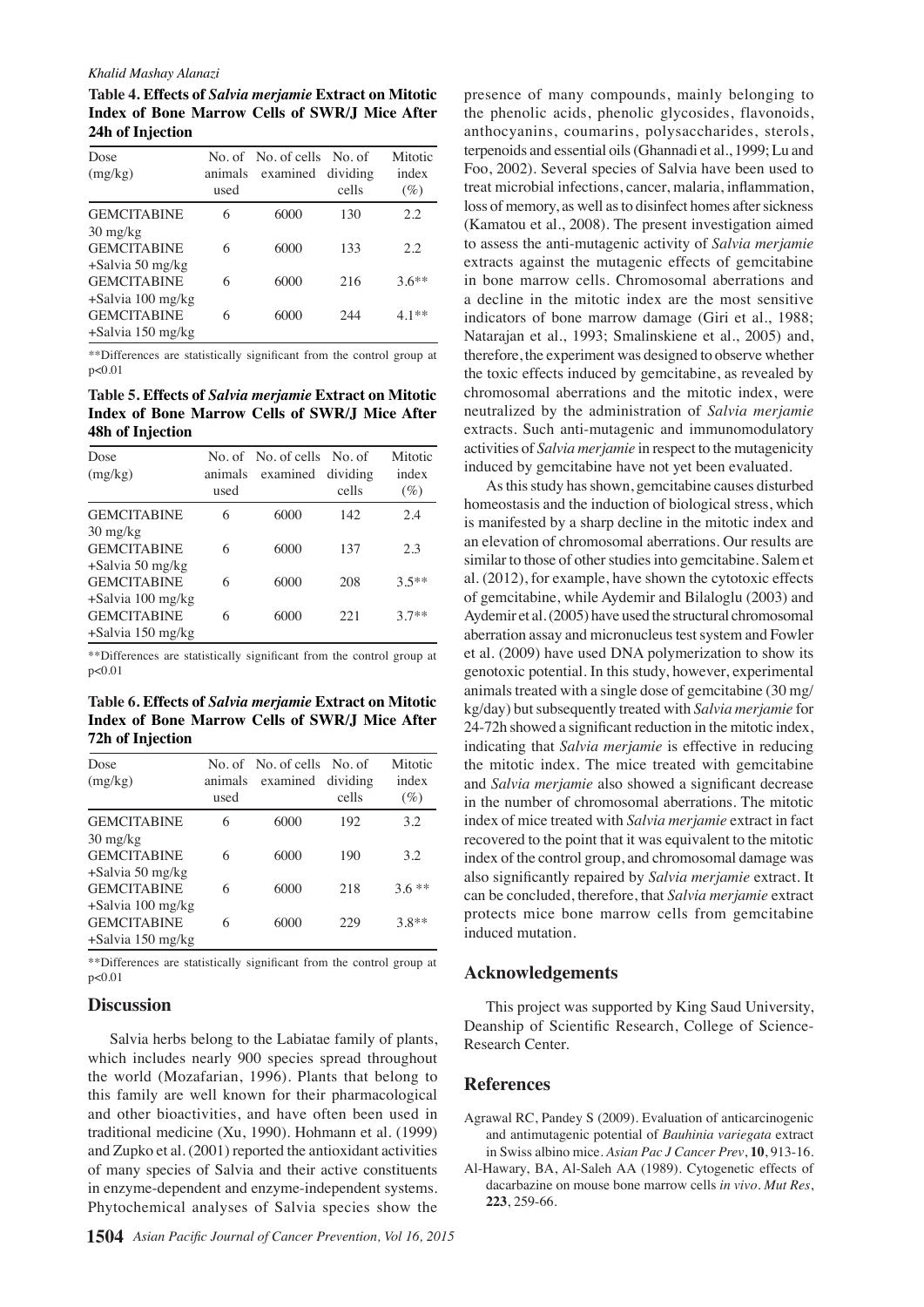#### *DOI:http://dx.doi.org/10.7314/APJCP.2015.16.4.1501 Anti-mutagenic Activity of Salvia merjamie Extract Against Gemcitabine*

- Al-Oqail MM, Farshori NN, Al-Sheddi ES, et al (2013). *In vitro*  cytotoxic activity of seed oil of fenugreek against various cancer cell lines. *Asian Pac J Cancer Prev*, **14**, 1829-32.
- Al-Sheddi ES, Farshori NN, Al-Oqail MM, et al (2014). Cytotoxicity of *Nigella sativa* seed oil and extract against human lung cancer cell line. *Asian Pac J Cancer Prev*, **15**, 983-7.
- Aydemir N, Celikler S, Bilaloglu R (2005). *In vitro* genotoxic effects of the anticancer drug gemcitabine in human lymphocytes. *Mutat Res*, **582**, 35-41.
- Aydemir N, Bilaloglu R (2003). Genotoxicity of two anticancer drugs, gemcitabine and topotecan, in mouse bone marrow *in vivo*. *Mutat Res*, **537**, 43-51.
- Barlesi F, Villani P, Doddoli C, et al (2004). Gemcitabine-induced severe pulmonary toxicity. *Fund Clin Pharmacol*, **18**, 85-91.
- Burris HA III, Moore MJ, Andersen J, et al (1997). Improvements in survival and clinical benefit with gemcitabine as firstline therapy for patients with advanced pancreas cancer: a randomized trial. *J Clin Oncol*, **15**, 2403-13.
- Catimel G, Vermorken JB, Clavel M (1994). A phase II study of Gemcitabine (LY 188011) in patients with advanced squamous cell carcinoma of the head and neck. EORTC early clinical trials group. *Ann Oncol*, **5**, 543-47.
- Chaudhary S (2001). Flora of the Kingdom of Saudi Arabia (Vascular Plants)," National Agriculture and Water Research Center, National Herbarium, Ministry of Agriculture and Water, Riyadh.
- Chi DC, Brogan F, Turenne I, et al (2012). Gemcitabine-induced pulmonary toxicity. *Anticancer Res*, **32**, 4147-9.
- Crino L, Scagliotti GV, Ricci S, et al (1999). Gemcitabine and cisplatin versus mitomycin, ifosfamide, and cisplatin in advanced non-small-cell lung cancer: A randomized phase III study of the Italian lung cancer project. *J Clin Oncol*, **17**, 3522-30.
- Crombag MR, de Vries Schultink AH, Schellens JH, et al (2014). Incidence of hematologic toxicity in older adults treated with gemcitabine or a gemcitabine-containing regimen in routine clinical practice: a multicenter retrospective cohort study. *Drugs Aging*, **31**, 737-47.
- Dalbagni G, Russo P, Bochner B, et al (2006). Phase II trial of intravesical gemcitabine in bacille Calmette-Guerinrefractory transitional cell carcinoma of the bladder. *J Clin Oncol*, **24**, 2729-34.
- Einhorn LH, Stender MJ, Williams, SD (1999). Phase II trial of gemcitabine in refractory germ cell tumors. *J Clin Oncol*, **17**, 509-11.
- Farshori NN, Al-Sheddi ES, Al-Oqail MM, et al (2013). Anticancer activity of *Petroselinum sativum* seed extracts on MCF-7 human breast cancer cells. *Pac J Cancer Prev*, **14**, 5719-23.
- Farshori NN, Al-Sheddi ES, Al-Oqail MM, et al (2014). Cytotoxicity assessments of *Portulaca oleracea* and *Petroselinum sativum* seed extracts on human hepatocellular carcinoma cells (HepG2). *Asian Pac J Cancer Prev*, **15**, 6633-38.
- Fowler JD, Brown JA, Johnson KA, et al (2008). Kinetic investigation of the inhibitory effect of gemcitabine on DNA polymerization catalyzed by human mitochondrial DNA polymerase. *J Biol Chem*, **283**, 15339-48.
- Fracasso PM, Tan BR Jr, Grieff M, et al (1999). Membranoproliferative glomerulonephritis following gemcitabine and vinorelbine chemotherapy for peritoneal mesothelioma. *J Natl Cancer Inst*, **91**, 1779-80.
- Ghannadi A, Samsam-Shariat SH, Moattar F (1999). Volatile constituents of the flower of Salvia hydrangea DC. *Ex Benth Daru*, **7**, 23-5.
- Giri AK, Sharma A, Talukder G (1988). Relative efficancy of

short term tests in detecting genotoxic effects of cadmium chloride in mice *in vivo*. *Mutat Res*, **206**, 285-95.

- Hohmann J, Zupko I, Redei D, et al (1999). Protective effects of aerial parts of Salvia officinalis, Melissa officinalis, and Lavandula angustifolia and their constituents against enzyme-dependent and enzyme independent lipid peroxidation. *Planta Med*, **65**, 576-78.
- Kamatou GPP, Makunga NP, Ramogola WPN, et al (2008). South African Salvia species: a review of biological activities and phytochemistry. *J Ethnopharmacol*, **119**, 664-72.
- Karmakar SR, Biswas SJ, Khuda-Bukhsh AR (2010). Anticarcinogenic potentials of a plant extract (*Hydrastis canadensis*): I. Evidence from *in vivo* studies in mice (Mus musculus). *Asian Pac J Cancer Prev*, **11**, 545-51.
- Kim SY, Shon YH, Lee JS, et al (2000). Antimutagenic activity of soybeans fermented with basidiomycetes in Ames/ Salmonella test. *Biotech Lett*, **22**, 1197-202.
- Kubicka S, Rudolph KL, Tietze MK, et al (2001). Phase II study of systemic gemcitabine chemotherapy for advanced unresectable hepatobiliary carcinomas. *Hepatogastroenterology*, **48**, 783-89.
- Kumar M, Meena P, Verma S, et al (2010). Anti-tumour, Antimutagenic and Chemomodulatory Potential of Chlorophytum borivilianum. *Asian Pac J Cancer Prev*, **11**, 327-34
- Lorusso D, Di Stefano A, Fanfani F, et al (2006). Role of gemcitabine in ovarian cancer treatment. *Ann Oncol*, **17**, 188-94.
- Lu Y, Foo LY (2002). Polyphenolics of Salvia-a review. *Phytochemistry*, **59**, 114-40.
- Matsuoka A, Hayashi M, Ishidate M (1979). Chromosomal aberration test on 29 chemicals combined with 5q mix *in vitro*. Mutat Res, **60**, 277-90.
- Meena PD, Kaushik P, Shukla S, et al (2006).Anticancer and antimutagenic properties of *Acacia nilotica* (Linn.) on 7,12-dimethylbenz(a)anthracene-induced skin papillomagenesis in swiss albino mice. *Asian Pac J Cancer Prev*, **7**, 627-32.
- Mohammed BM, Karim KJ, Yaseen NY (2009). Antimutagenic effects of Thymus syriacus extract against the genotoxicity of gemcitabine in male albino mice. *The 2nd Kurdistan Conference on Biological Sciences J Duhok Univ*, **12**, 216-26.
- Morandi P (2006). Biological agents and gemcitabine in the treatment of breast cancer. *Ann Oncol*, **17**, 177-80.
- Mozafarian V (1996). A dictionary of Iranian Plant Names (Latin English Persian). Farhang Mosafer Publication, Tehran.
- Mutch DG, Bloss JD (2003). Gemcitabine in cervical cancer. *Gynecol Oncol*, **90**, 8-15.
- Natarajan, A, Duivenvoorden W, Meijers M, et al (1993). Induction of mitotic aneuploidy using Chinese hamster primary embryonic cells. test results of 10 chemicals. *Mutat Res*, **287**, 47-56.
- Omar SH (2010). Oleuropein in olive and its pharmacological effects. *Sci Pharm*, **78**, 133-54.
- Ong T, Wong W, Stwart JD (1986). Chlorophyllin a potent antimutagen against environmental and dietary complex mixture, *Nutr Res*, **173**, 111-5.
- Owen RW, Haubner R, Wurtele G, et al., (2004). Olives and olive oil in cancer prevention. *Eur J Cancer Prev*, **13**, 319-26.
- Patel VR, Patel PR, Kajal SS (2010). Antioxidant activity of some selected medicinal plants in western region of India. *Advan Biol Res*, **4**, 23-6.
- Preston RJ, Dean BJ, Galloway S, et al (1987). Mammalian *in vivo* cytogenetic assays: analysis of chromosome aberrations in bone marrow cells. *Mutat Res*, **189**, 157-65.
- Salem SD, Abou-Tarboush FM, Saeed NM, et al (2012). Involvement of p53 in gemcitabine mediated cytotoxicity